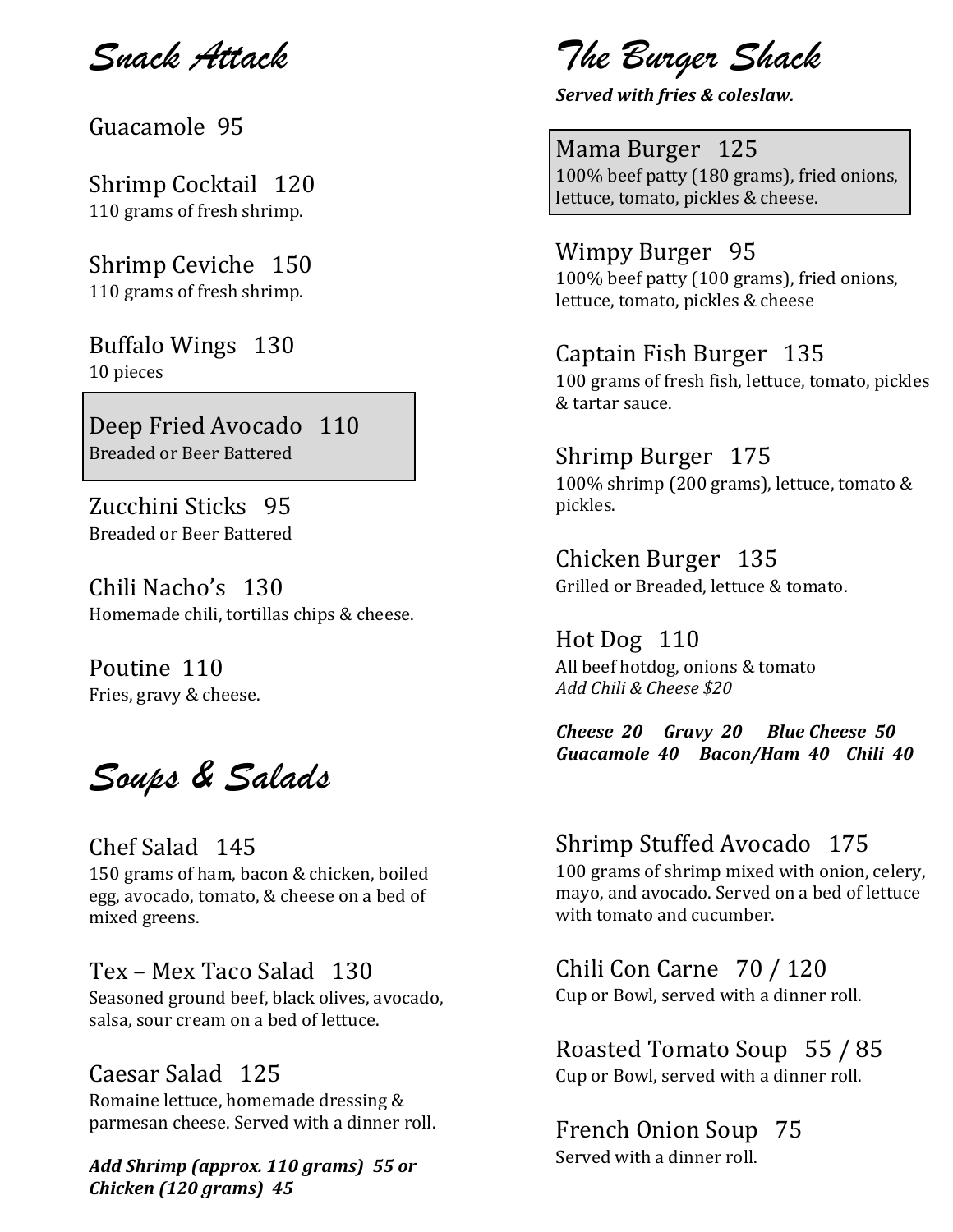# *The Sandwiches*

*Served with mashed potatoes or fries & veggies.*

# Hot Turkey Sandwich 175

180 grams of roasted turkey, served with cranberries.

# Hot Hamburger Sandwich 150

100% beef patty (180 grams), fried onions, cheese, & smothered in beef gravy.

*The Fryer*

*Served with fries & coleslaw*

Fish & Chips 130 100 grams of fish, Breaded or Beer Battered. *Extra piece of Fish (50 grams) 40*

Shrimp Basket 165 120 grams of shrimp, Breaded or Beer Battered.

Chicken Strips 140 120 grams of breaded chicken breast.

*The Barbeque Pit*

### BBQ Ribs 190

850 grams. Lightly basted with Twisted Mama's BBQ Sauce. Served with fries & coleslaw.

### Rib Eye Steak 265

380 grams of Sonora Beef. Served with baked potato, green salad & veggies.

### Steak Sandwich 185

250 grams of Beef. Served with fries, green salad & veggies.

# *The Sea*

*Served with rice or baked potato, vegetables & green salad.* 

# Garlic Shrimp 175

110 grams of shrimp sautéed in a garlic butter and Guajillo Chile.

## Diablo Shrimp 195

110 grams of shrimp in a chipotle, bacon, onion cream sauce.

# Coconut Shrimp 230

110 grams of shrimp with a mango, chipotle sauce.

### Garlic Fish 175

200 grams of fish sautéed in a garlic butter and Guajillo Chile.

### Diablo Fish 195

200 gram fish filet in a chipotle, bacon, onion cream sauce.

*The Chicken Coop*

*Served with baked potato, veggies & green salad.* 

#### Half BBQ Chicken 195 450 grams of chicken, charbroiled and lightly basted with Twisted Mama's BBQ Sauce.

#### Mama's Twisted Chicken 195 140 gram chicken breast, stuffed with avocado, cheese, breaded and finished off with our creamy chipotle sauce. *\*\*\*Medium HOT\*\*\* Please ask for mild or on the Side.*